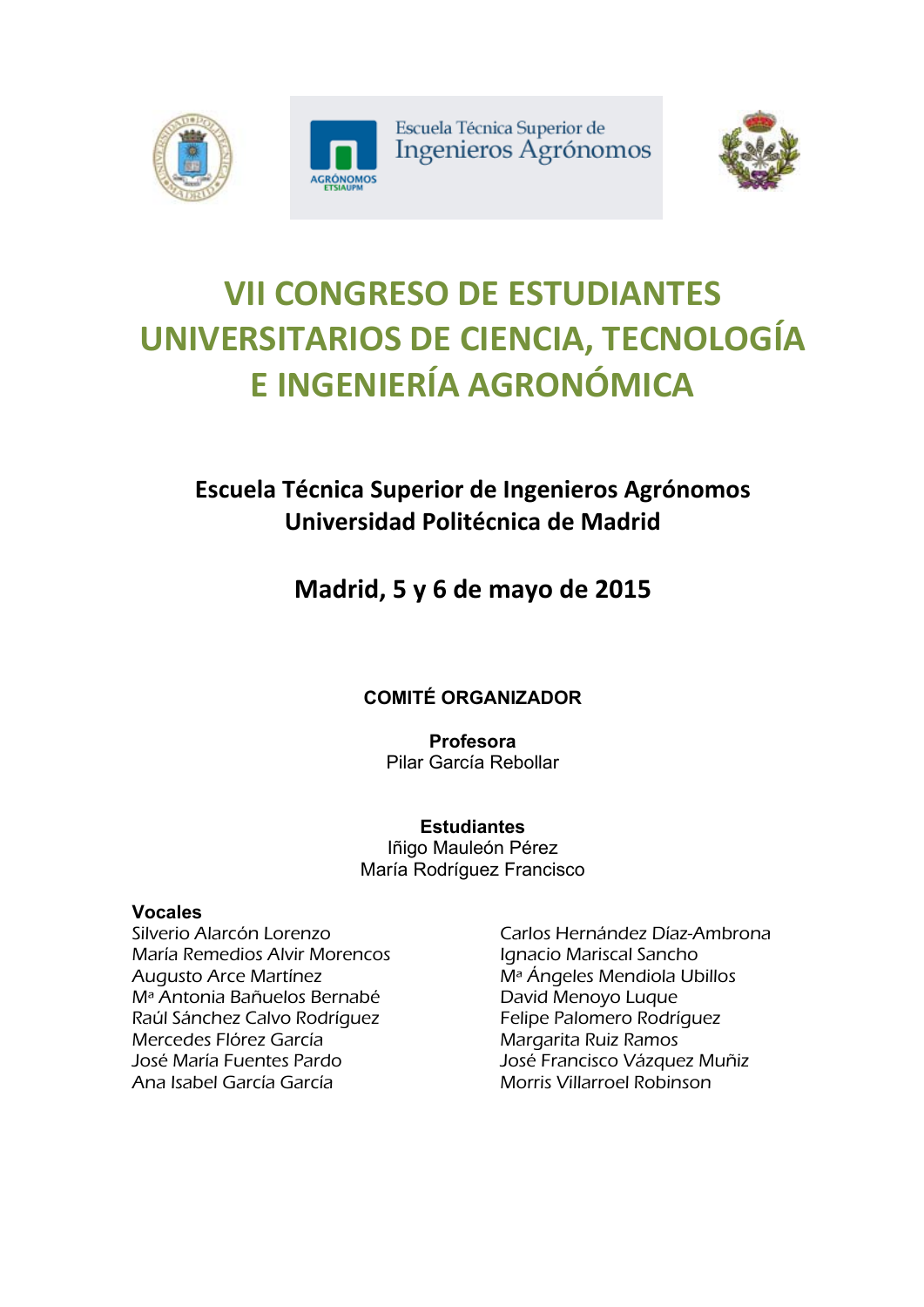

# **STAR DUST MEMORIES, OR HOW TO DETECT ALLERGEN TRACES IN POWDER FOODS**

Mohamad, Siti Nur Hidayah; Ghosh, Satyabrata; Mishra, Puneet Tutores: Barreiro, Pilar; Diezma-Iglesias, Belén Departamento de Ingeniería Rural. E.T. S.I Agrónomos, Avda. Complutense s/n Universidad Politécnica de Madrid (UPM), CEI Moncloa, 28040 Madrid, Spain. *ctnh\_my@yahoo.com* 

### **ABSTRACT**

Allergies and food intolerances are at the forefront of institutional interest (European Regulation No 1169/2011) for their impact on consumer health. Allergies to peanuts and other nuts and gluten intolerance, makes production processes involving mixtures of powders a great concern for the industry, given the need to indicate the existence of traces of any of them. The food industry requires non-destructive and non-invasive methods of quantification that meet sensitivity requirements but also specificity levels. Optical methods such as NIR spectrophotometry or hyper-spectral image are currently some of the technologies that show potential success. This is the context of this paper that evaluates how to use NIR spectroscopy (900-1600nm) to detect traces of 15 different kinds of nuts and 20 other flours.

## *Keywords: Food allergen, Hyper-spectral image, NIR spectra, Chemometry, Nuts*  **INTRODUCTION**

Nuts in general are concentrated sources of dietary energy, as well as sources of unsaturated fatty acids, various micronutrients, and fiber (Gray, 2013). However, over recent decades they have increasingly been found to induce adverse health effects with allergenic reactions. Allergenic conditions arising from the consumption of nuts is generally thought to be life long and typically severe (Fleischer et al., 2005). The need for recognition of allergies has been rising in the industrialized world since the middle of the last century. No definite treatment is yet available for nut and seed allergies (Willison et al., 2014). The major allergenic compounds in tree nuts, like peanuts and other seeds, have been identified as seed storage proteins (Kulis, 2011). Two commonly used detection methods are Enzyme-Linked Immunosorbent Assay (ELISA) (Platteau et al., 2011) and Real Time Polymerase Chain Reaction (RT PCR) (López-Calleja et al., 2013). However, these methods are costly, and require time and chemical experimental skills, which make them difficult to implement in food manufacturing processes. Dietary avoidance is the primary strategy used to avoid these allergies and requires the ability to identify peanuts or tree nuts (Hostetler et al., 2012). On the other hand, manufacturing industries dealing with the processing of multiple powder food products present a substantial risk for the contamination of powder foods with traces of tree nuts and other adulterants. Such cross contamination might result in unintentional ingestion of nuts by sensitized consumers. The need for an in-line system to detect nut traces at the early stages of food manufacturing is thus crucial for both people allergic to nuts and food manufacturers. Current food and beverage applications of NIR are dominated by proximate quality assessment, and research focused on this aspect of near infrared analysis is very active. The method is relatively inexpensive, rapid, preserves the sample and is able to measure several constituents concurrently. The objective of this research is to specify different flours and nuts using NIR spectroscopy.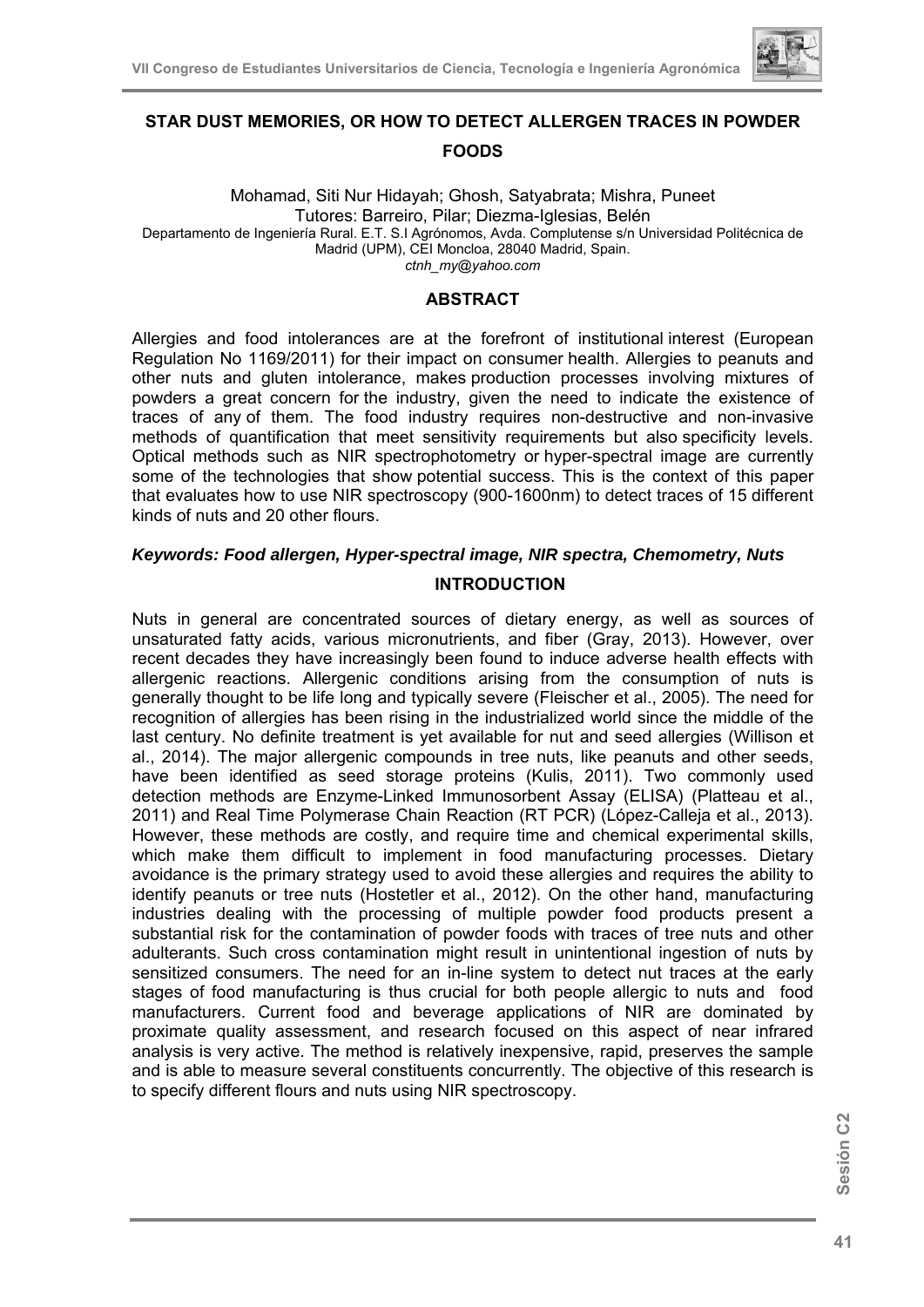

#### **MATERIAL AND METHODS**

Fifty samples of nuts and flours from different origins were bought from a grocery store in Madrid, Spain (Table 1). Three grams of each sample was weighed and put into a round plastic container for spectroscopic measurement. The sample was pressed with a Chatillon (DISMAE, Model-DPP) to achieve 1.41 kg /  $cm<sup>2</sup>$  (or 98 N with a 30 mm flat plate), to make it compact and produce an even surface. Near Infrared (NIR) spectral measurements were made using a Hamamatsu photonic multi-channel spectrometer (Japan): C7473 and PMA-1 respectively. The detector is a 10 mm In Ga As type, usable in the wave length range between 900 nm and 1600 nm.

| Powder products         |               |                                |               |
|-------------------------|---------------|--------------------------------|---------------|
| <b>With Gluten</b>      |               | Ground nuts                    |               |
| <b>Spelt Intergral</b>  | Spain         | California Almond without skin | <b>USA</b>    |
| <b>Persian Integral</b> | Spain         | <b>Walnut Eco</b>              | Spain         |
| <b>Wheat 80-120W</b>    | Spain         | <b>Raw Cashew</b>              | India         |
| Persian                 | Spain         | California Almond with skin    | <b>USA</b>    |
| <b>Barley</b>           | Spain         | <b>Common Almond</b>           | Spain         |
| <b>Wheat 120-140W</b>   | Spain         | Almond                         | Spain         |
| <b>Spelt</b>            | Spain         | Marcona organic almond         | Spain         |
| Oats Integral           | Catalunya     | Walnut                         | Chile         |
| <b>Wheat 300-380W</b>   | Spain         | Eco hazelnut                   | Spain         |
| <b>Wheat 220-260W</b>   | Spain         | Pecan nut                      | Unknown       |
| <b>Rye</b>              | Spain         | Macadamia                      | Australia     |
| <b>Wheat Integral</b>   | Spain         | Walnut                         | Usa           |
| <b>Rye Integral</b>     | Spain         | Peanuts with skin              | Argentina     |
| <b>Wheat 350-400W</b>   | Spain         | Pistachio with skin            | Unknown       |
| <b>Without Gluten</b>   |               | Pine nuts                      | Spain         |
| Golden flax             | Ukrain        | <b>Blanching pistachio</b>     | Iran          |
| Grits rice Integral     | Spain         | Pine nuts                      | China         |
| Toasted soy             | China         | Coquito nuts                   | <b>Brazil</b> |
| Brown flax              | Italy         | Peanut without skin            | Argentina     |
| Soy                     | China         | Sunflower seed                 | <b>USA</b>    |
| Cassava                 | <b>Brazil</b> |                                |               |
| Corn                    | Italy         |                                |               |
| <b>Buckwheat</b>        | Holland       |                                |               |
| Chickpea flour          | Turkey        |                                |               |
| <b>Toasted Sesame</b>   | Unknown       |                                |               |
| <b>Rice</b>             | Spain         |                                |               |
| Poppy seed              | Unknown       |                                |               |
| Sesame                  | Unknown       |                                |               |
| Chia                    | Unknown       |                                |               |
| Rapeseed                | Spain         |                                |               |

#### **Table 1. Different nuts and flour samples used for analysis. The presence of gluten and origin is indicated; for flours w stands for the power level.**

**Sesión C2**  Sesión C<sub>2</sub> Spectral data were collected using Hamamatsu software. The room temperature during the measurements was kept steady between 21°C and 23°C. The instrument was calibrated with a white reference (barium sulphate plate) and dark current spectra were taken before acquiring measurements of the samples, and then the relative reflectance was computed subtracting the dark current from each raw spectrum and dividing the result by the white reference minus the dark current spectrum. NIR spectra were focused on the sample, where it would penetrate and interact with the sample, and then be reflected.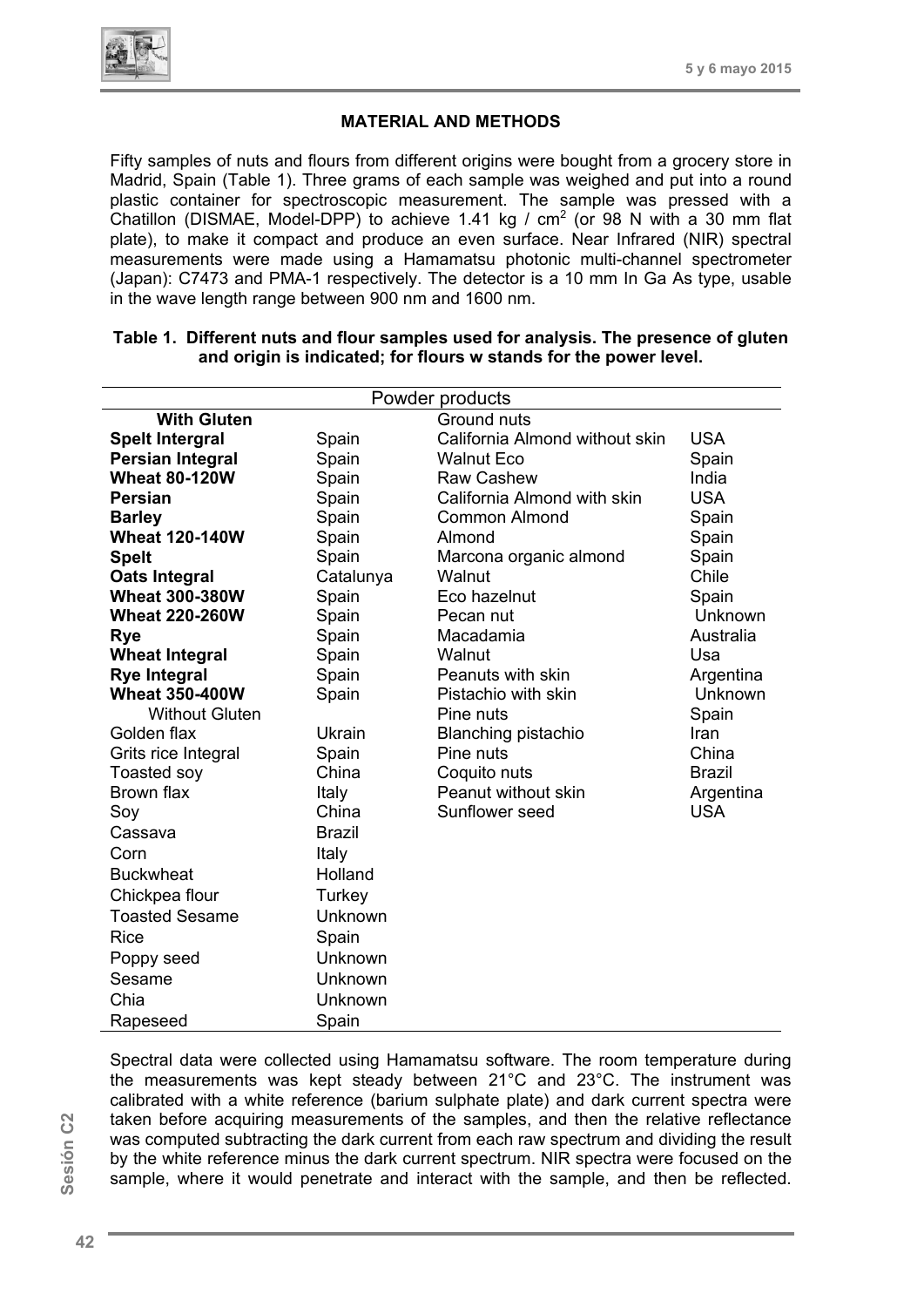

Spectral data were collected for three replicates at different levels of intensity for all types of the samples. NIR spectral data were analyzed using Matlab R2013 software. PCA analysis was performed on the data for the sample to develop the separation between the samples.

## **RESULTS AND DISCUSSION**

Strong NIR absorption bands near 1400 nm - 1440 nm have often been applied to the quantitative analysis of water concentration in foods. Absorption bands at 1454 nm are related with O-H stretch overtone bond. Figure 1 (a) and (b) show the representative graphs of raw NIR spectra for gluten flours and non-gluten powders including different nuts. The spectral signature for lipids (around 1100 nm – 1300 nm) can be seen in Figure 1(b) which have a deeper valley than Figure 1(a), showing the occurrence of lipids. Some absorbance bands occur in Figure 1(b) but not in 1(a) at 1210 and 1220 nm; and 1420nm and 1430nm correspond to the oil content and protein respectively (William and Noris.,1987).

Figure 2 shows the plot of PCA 2 vs PCA 3 for the nuts (green squares) and flour (red dots) samples. It can be seen that, flours samples are well separated from nuts and located opposite one another. With help of PCA, NIR can classify nuts and flour samples based on chemical compositions differences such as the protein, fiber and lipid contents. The nuts with more protein and more fiber are scattered towards the right side (having higher value for PC2), otherwise it will scattered towards the left side (lower value for PC2). The fatty acid composition for different nuts is unique leading to more dispersion in PC plot (larger area covered by green dots), as can be seen for the nuts as compared to flour (red circles). Peanuts are grouped together within the nut area, which means that discriminant functions can be trained as to guarantee specificity in detection of allergens (not all nuts promote an allergenic reaction).



**Figure 1. Raw spectra of NIR for (a) samples with gluten and (b)samples without gluten** 

### **CONCLUSIONS**

NIR reflectance spectroscopy combined with PCA could be a useful tool for the analysis of adulteration of nuts in the powders. The PCA is a promising approach for segregation between the nuts and flours. NIR measurements are procedurally simple and can considerably reduce the time required for measurements with the specific results. The use of NIR spectroscopy described in this paper would effectively specify the component in

**Sesión C2**  Sesión C<sub>2</sub>